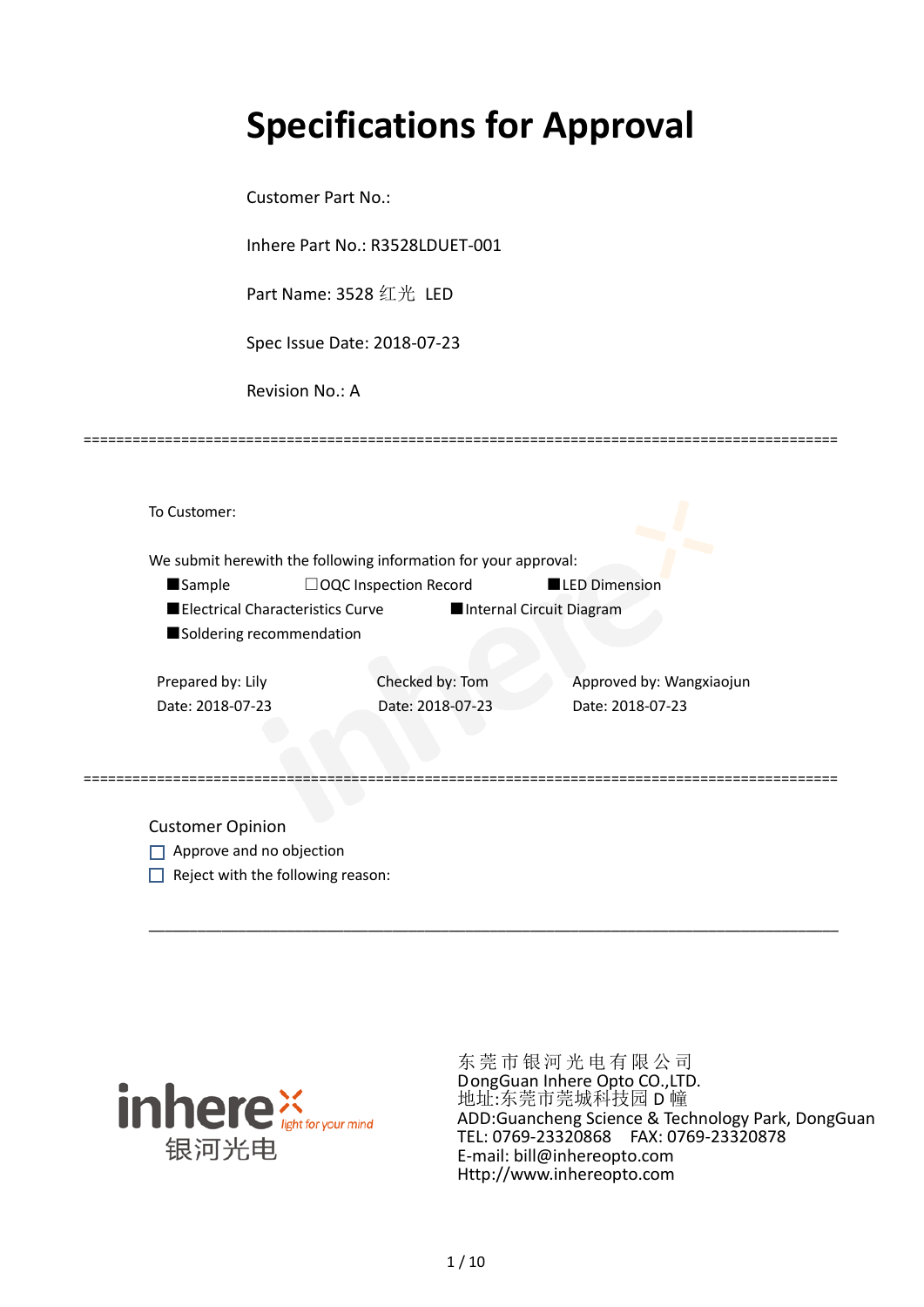#### **Features**

3.5mm x 2.8mm SMD LED, 3.55mm thickness

Low power consumption

Wide view angle

Package: 2000pcs/reel

RoHS Compliant

#### **Applications**

Ideal for back light and indicator

Various colors and lens types available

## **Package outlines Recommend Pad Layout Recommend Pad Layout**



| Part No.       | Emitted color | <b>Dice</b> | Resin | Lens color        |
|----------------|---------------|-------------|-------|-------------------|
| R3528LDUET-001 | Red           | AlGaInP     | Epoxy | Water transparent |

Notes:

- 1. All dimensions are in millimeters (inches);
- 2. Tolerances are ±0.2mm (0.008inch) unless otherwise noted.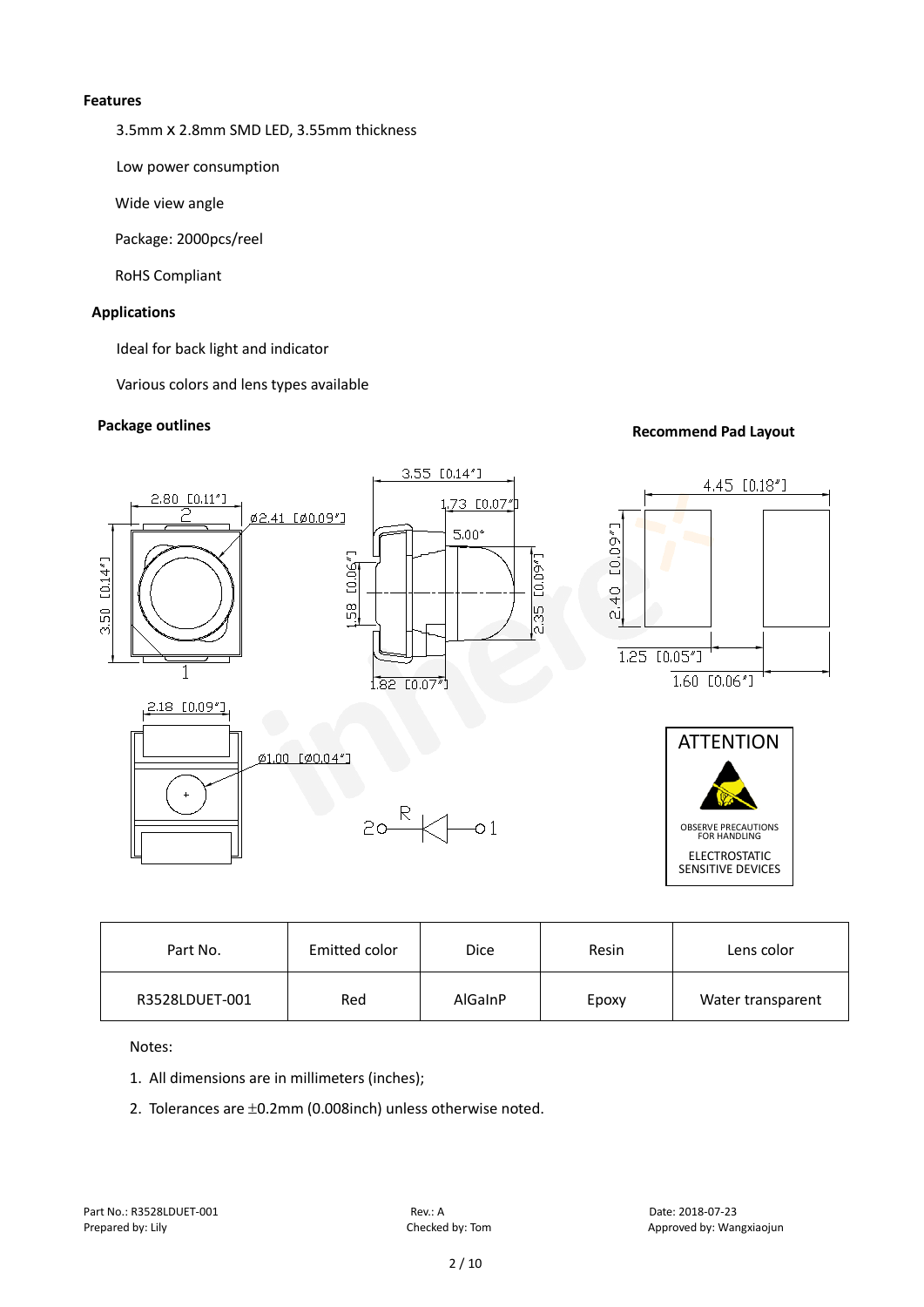# **Absolute Maximum Ratings (TA=25**℃)

| Parameter                              | Symbol      | Value      | Unit         |
|----------------------------------------|-------------|------------|--------------|
| Forward current                        | If          | 30         | mA           |
| Reverse voltage                        | Vr          | 5          | V            |
| Power dissipation                      | Pd          | 72         | mW           |
| Operating temperature                  | Top         | $-40$ ~+80 | $^{\circ}$ C |
| Storage temperature                    | <b>Tstg</b> | $-40$ ~+85 | $^{\circ}$ C |
| Peak pulsing current (1/8 duty f=1kHz) | Ifp         | 125        | mA           |

### **Electro-Optical Characteristics (TA=25**℃)

|                             | <b>Test</b> | Symbol                  | Value                    |            |                          |         |
|-----------------------------|-------------|-------------------------|--------------------------|------------|--------------------------|---------|
| Parameter                   | Condition   |                         | Min                      | <b>Typ</b> | Max                      | Unit    |
| Wavelength at peak emission | $If=20mA$   | $\lambda$ p             | $- -$                    | 630        | $-$                      | nm      |
| Spectral half bandwidth     | $If=20mA$   | $\triangle \lambda$     | $-$                      | 20         | $\overline{\phantom{a}}$ | nm      |
| Dominant wavelength         | $If=20mA$   | $\lambda$ d             | 620                      | $-$        | 630                      | nm      |
| Forward voltage             | $If=20mA$   | Vf                      | 1.8                      | --         | 2.4                      | $\sf V$ |
| Luminous intensity          | $If=20mA$   | Iv                      | 4000                     | 5700       | $\qquad \qquad -$        | mcd     |
| Viewing angle at 50% lv     | $If=10mA$   | $2 \theta 1/2$          | $\overline{a}$           | 25         | $-$                      | Deg     |
| Reverse current             | $Vr = 5V$   | $\mathsf{I} \mathsf{r}$ | $\overline{\phantom{a}}$ | --         | 10                       | μA      |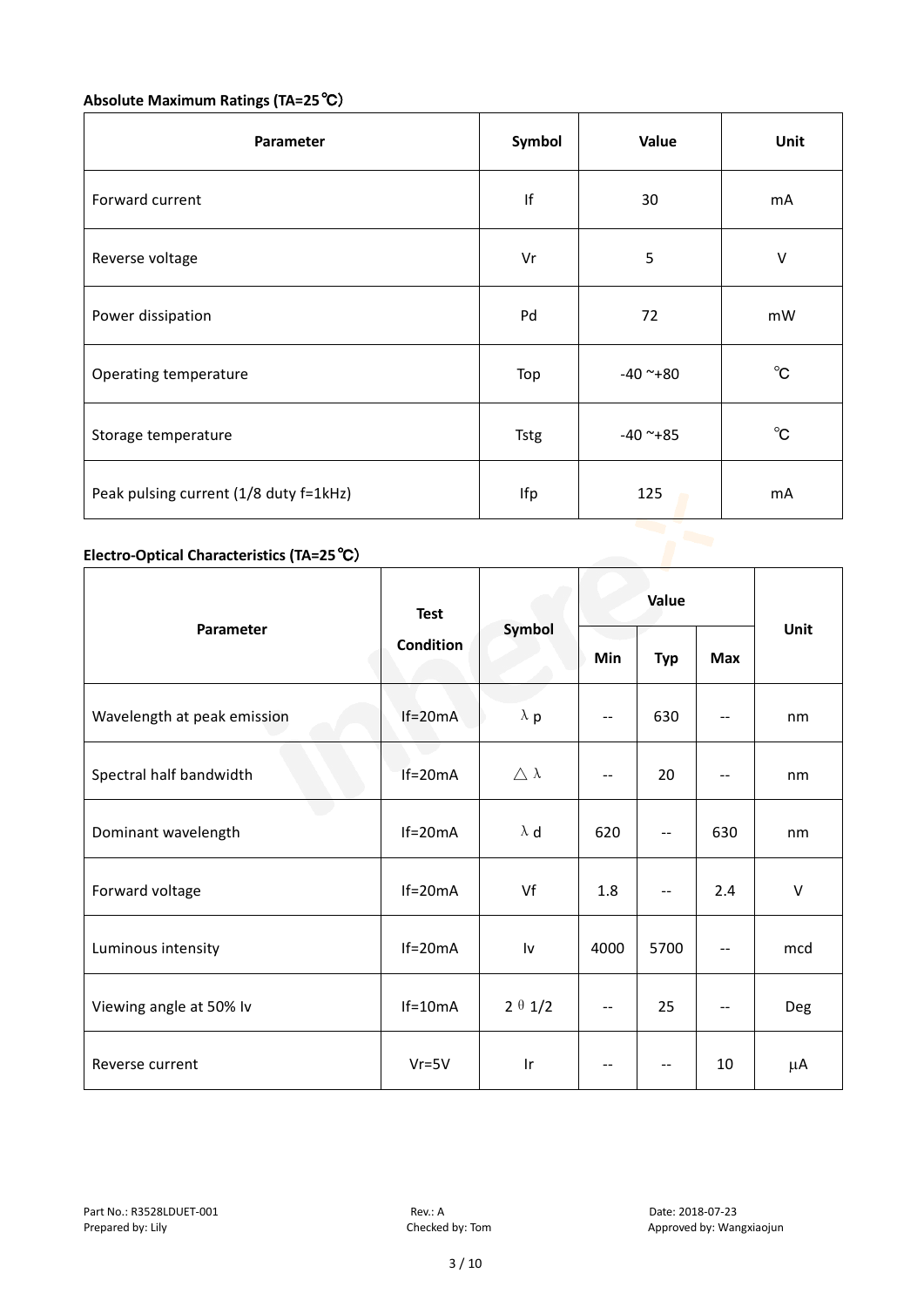#### **Optical characteristic curves**

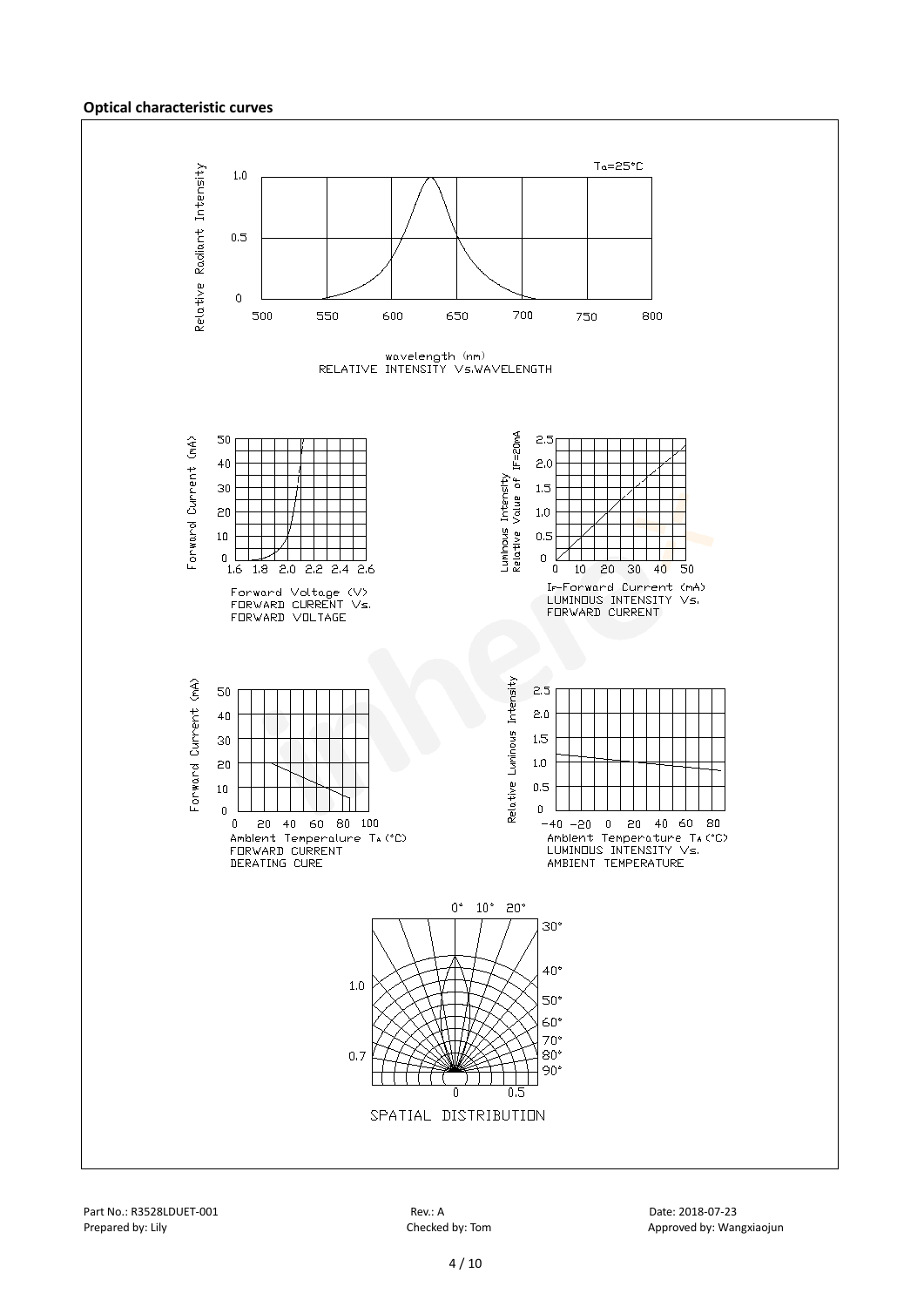#### **Reflow Profile**

Reflow Temp/Time



#### Notes:

- 1. We recommend the reflow temperature 240°C ( $\pm$ 5°C).the maximum soldering temperature should be limited to 260℃.
- 2. Don't cause stress to the epoxy resin while it is exposed to high temperature.
- 3. Number of reflow process shall be 2 times or less.

#### ■Soldering iron

Basic spec is  $\leq$  5sec when 320°C (±20°C). If temperature is higher, time should be shorter (+10°C $\rightarrow$ -1sec).

Power dissipation of iron should be smaller than 20W, and temperatures should be controllable .Surface temperature of the device should be under 350℃.

#### **Rework**

- 1. Customer must finish rework within 5 sec under 340℃.
- 2. The head of iron cannot touch copper foil
- 3. Twin-head type is preferred.



Avoid rubbing or scraping the resin by any object, during high temperature, for example reflow solder etc.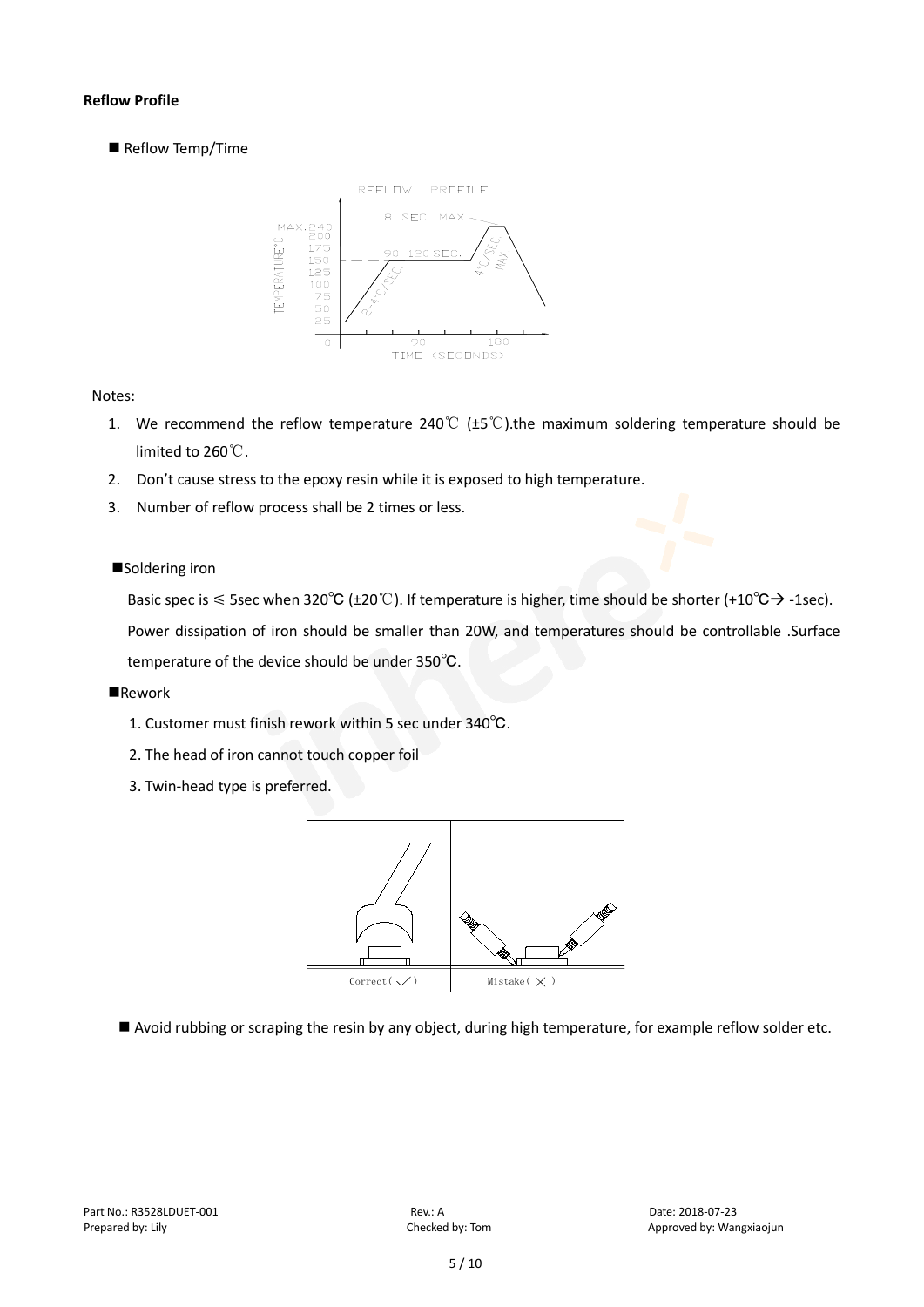#### T**est circuit and handling precautions**

Test circuit



- **Handling precautions**
- 1. Over-current-proof

Customer must apply resistors for protection; otherwise slight voltage shift will cause big current change

(Burn out will happen).

- 2. Shelf life in sealed bag: 12 month at 5℃~30℃ and <60% R.H;
- 3. After the package is opened:
- 3.1. It is recommended to baking before the first use: Baking condition:
- a.  $60±3^{\circ}$  x (36~48hrs) and <5%RH, taped reel type;
- b. 110±3℃ x (8~16hr), bulk type;
- 3.2 The products should be used within a week:
- a. It is recommended to baking before soldering when the pack is unsealed after 72hrs;
- b. Baking condition as 3.1 baking condition.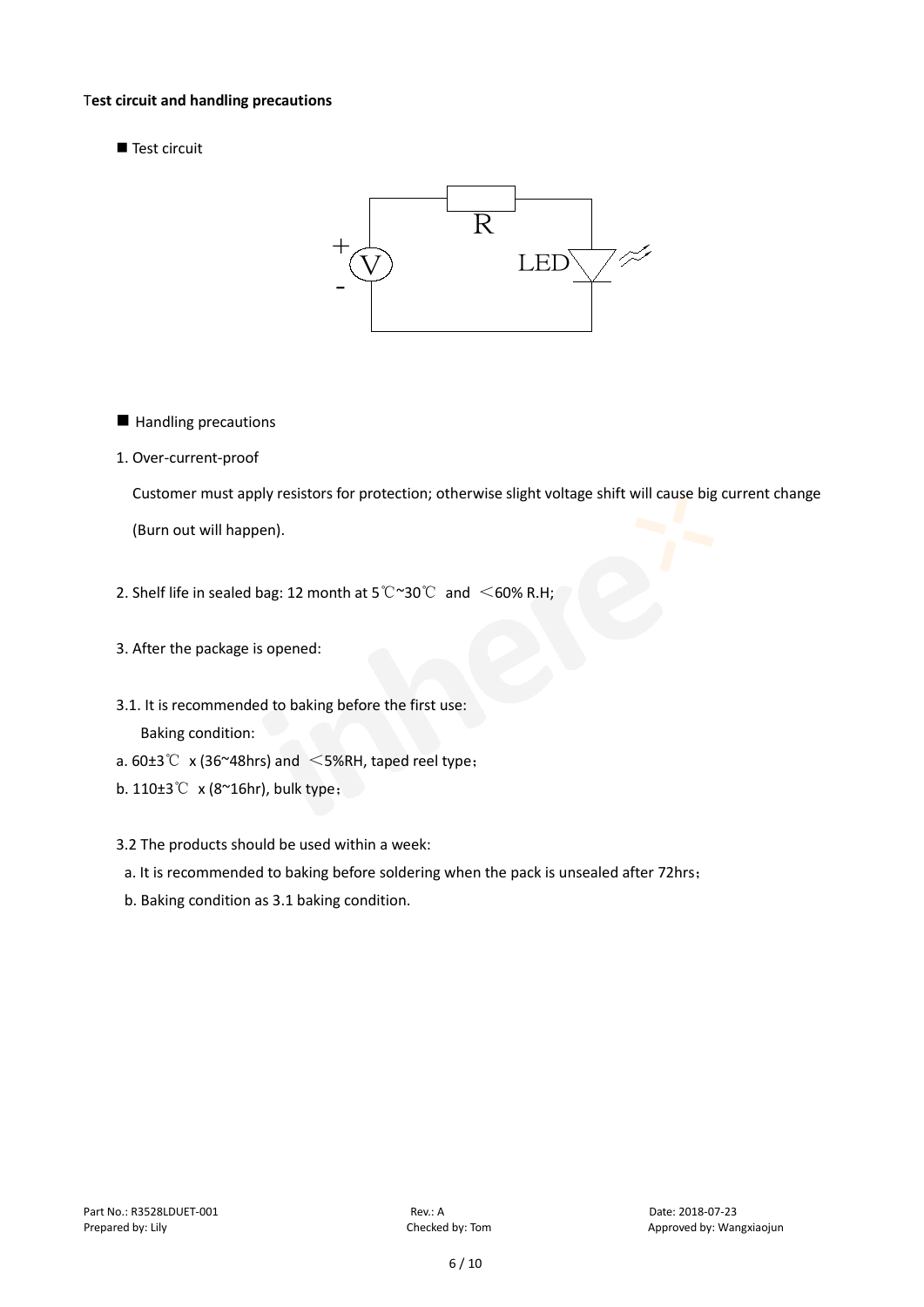#### **Test Items and Results of Reliability**

| <b>Test Item</b>                                  | <b>Test Conditions</b>                                                         | <b>Standard</b><br><b>Test Method</b> | <b>Note</b> | <b>Number of</b><br><b>Test</b> |
|---------------------------------------------------|--------------------------------------------------------------------------------|---------------------------------------|-------------|---------------------------------|
| <b>Reflow Soldering</b>                           | Ta=260 $\pm$ 5 °C, Time=10 $\pm$ 2S                                            | JB/T 10845-2008                       | 3times      | 0/22                            |
| Salt Atmosphere                                   | Ta=35±3°C, PH=6.5 $\sim$ 7.2                                                   | GB/T 2423.17-2008                     | 24hrs       | 0/22                            |
| Temperature Cycling                               | -40 $±5^{\circ}$ C<br>$30±1$ min<br>个→(25℃/5±1min)↓<br>100±5°C<br>$30±1$ min   | GB/T 2423.22-2012                     | 100cycles   | 0/22                            |
| <b>Thermal Shock</b>                              | Ta=-40±5 $\degree \text{C}$ $\sim$ 100±5 $\degree \text{C}$ ,<br>15±1min dwell | GB/T 2423.22-2012                     | 100cycles   | 0/22                            |
| High Humidity High Temp.<br>Cycling               | Ta=30±5 °C $\sim$ 65±5 °C,<br>90±5%RH,24hrs/1cycle                             | GB/T 2423.4-2008                      | 10cycles    | 0/22                            |
| High Humidity High Temp.<br>Storage Life          | Ta=85±5 °C, $\psi$ (%)=85±5%RH                                                 | GB/T 2423.3-2006                      | 1000hrs     | 0/22                            |
| High Temperature<br><b>Storage Life</b>           | Ta=100±5°C, non-operating                                                      | GB/T 2423.2-2008                      | 1000hrs     | 0/22                            |
| Low Temperature<br>Storage Life                   | Ta=-40±5℃, non-operating                                                       | GB/T 2423.1-2008                      | 1000hrs     | 0/22                            |
| Life Test                                         | Ta=26±5℃,@20mA,<br>$\psi$ (%)=25%RH~55%RH                                      |                                       | 1000hrs     | 0/22                            |
| High Humidity High Temp.<br><b>Operating Life</b> | Ta=85±5 $\degree$ C, @20mA,<br>$\psi$ (%)=85%RH                                | GB/T 2423.3-2006                      | 500hrs      | 0/22                            |
| Low Temperature<br><b>Operating Life</b>          | Ta=-20±5℃,@20mA                                                                | GB/T 2423.1-2008                      | 1000hrs     | 0/22                            |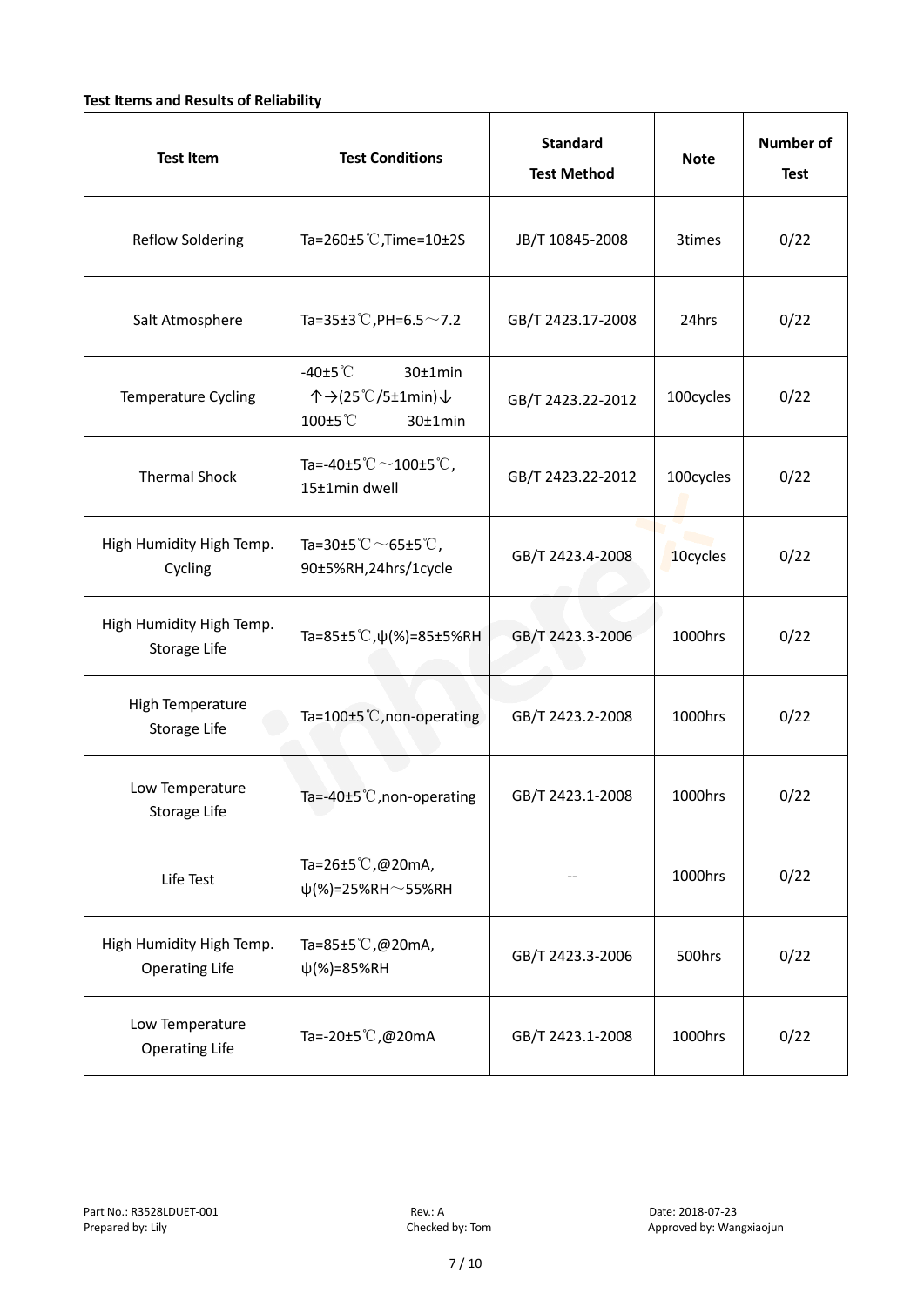#### **Forward Voltage Rank Combination (IF=20mA)**

| Rank                    | Min. | Max. | Unit |
|-------------------------|------|------|------|
| 7                       | 1.8  | 1.9  |      |
| 8                       | 1.9  | 2.0  |      |
| 9                       | 2.0  | 2.1  |      |
| $\overline{\mathsf{A}}$ | 2.1  | 2.2  | V    |
| B                       | 2.2  | 2.3  |      |
| r                       | 2.3  | 2.4  |      |

#### **Luminous Intensity Rank Combination (IF=20mA)**

| Rank | Min.  | Max.                     | Unit |
|------|-------|--------------------------|------|
| Z    | 4000  | 5200                     |      |
| a    | 5200  | 6800                     |      |
| b    | 6800  | 8800                     | mcd  |
| c    | 8800  | 11400                    |      |
| d    | 11400 | $\overline{\phantom{a}}$ |      |

#### **Dominant wavelength Rank Combination (IF=20mA)**

| Rank      | Min. | Max. | Unit |
|-----------|------|------|------|
| Ra        | 620  | 622  |      |
| <b>Rb</b> | 622  | 624  |      |
| Rc        | 624  | 626  | nm   |
| Rd        | 626  | 628  |      |
| Re        | 628  | 630  |      |

#### **Group Name on Label (Example DATA: B a Ra 20)**

| DATA: B a Ra 20 | Vf(V)           | Iv (mcd)  | λd (nm)          | <b>Test Condition</b> |
|-----------------|-----------------|-----------|------------------|-----------------------|
| B→a→Ra→20       | $2.2^{\sim}2.3$ | 5200~6800 | $620^{\circ}622$ | $IF=20mA$             |

#### Notes:

- 1. The tolerance of luminous intensity (Iv ) is  $\pm 15\%$ .
- 2. The tolerance of dominant wavelength is ±1nm.
- 3. This specification is preliminary.
- 4. This specification is a standard specification of our factory, can make in accordance with customer's special requirement.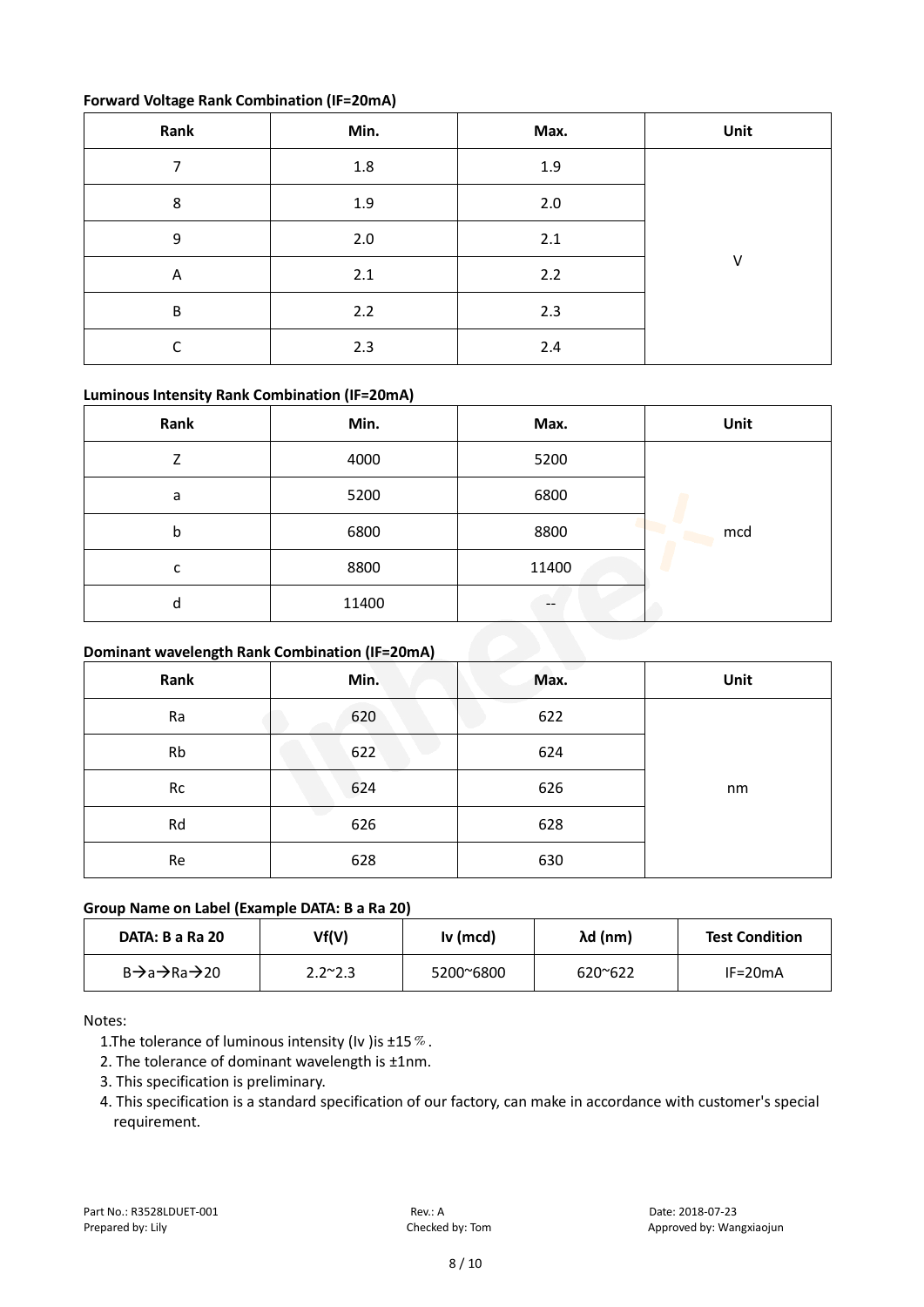#### **3528+Lens Series SMD Top LED Lamps Packaging Specifications**







**Dimensions of Tape (Unit: mm)**



**Arrangement of Tape**



Notes:

- 1. Empty component pockets are sealed with top cover tape;
- 2. The maximum number of missing lamps is two;
- 3. The cathode is oriented towards the tape sprocket hole;
- 4. 2,000pcs/Reel